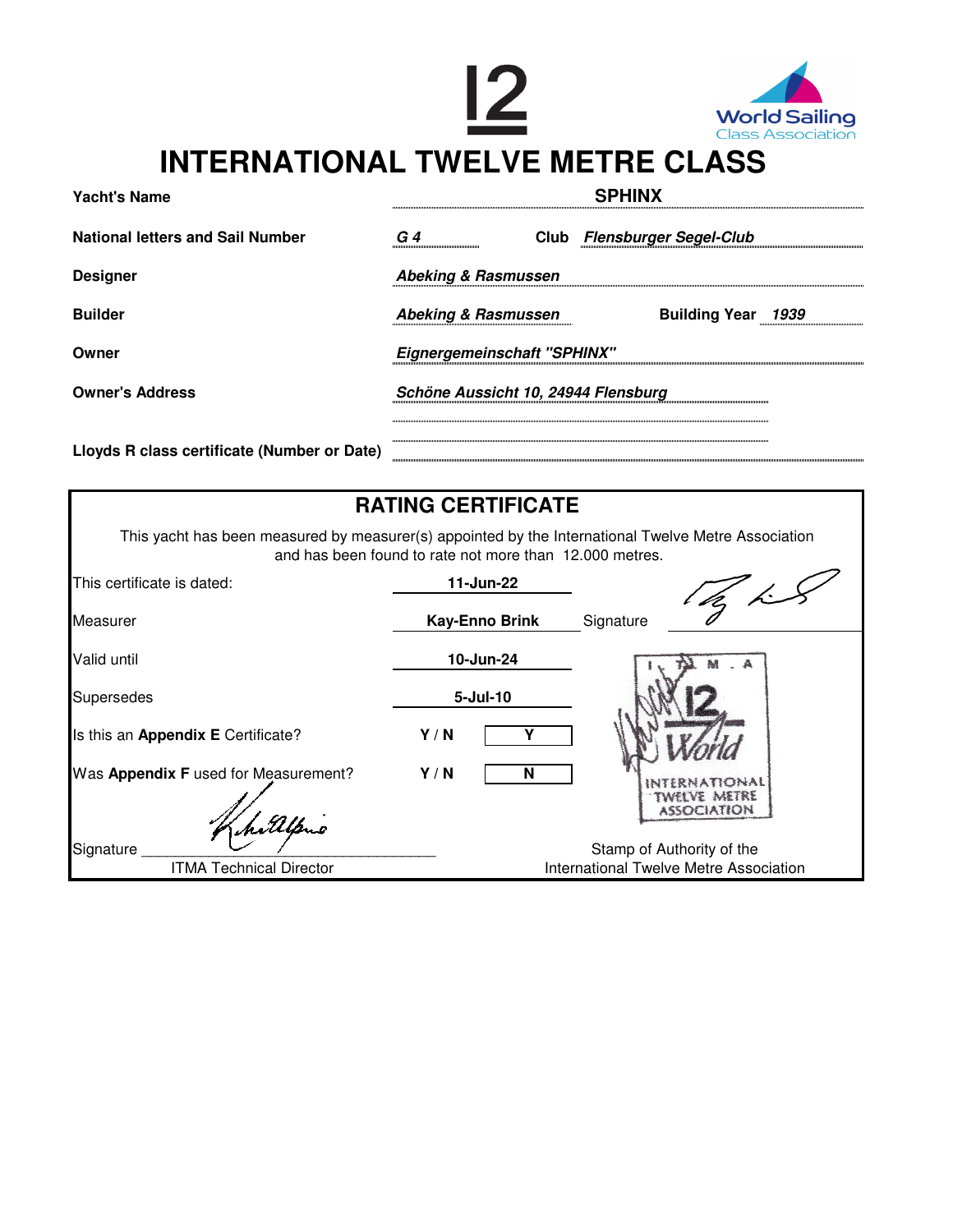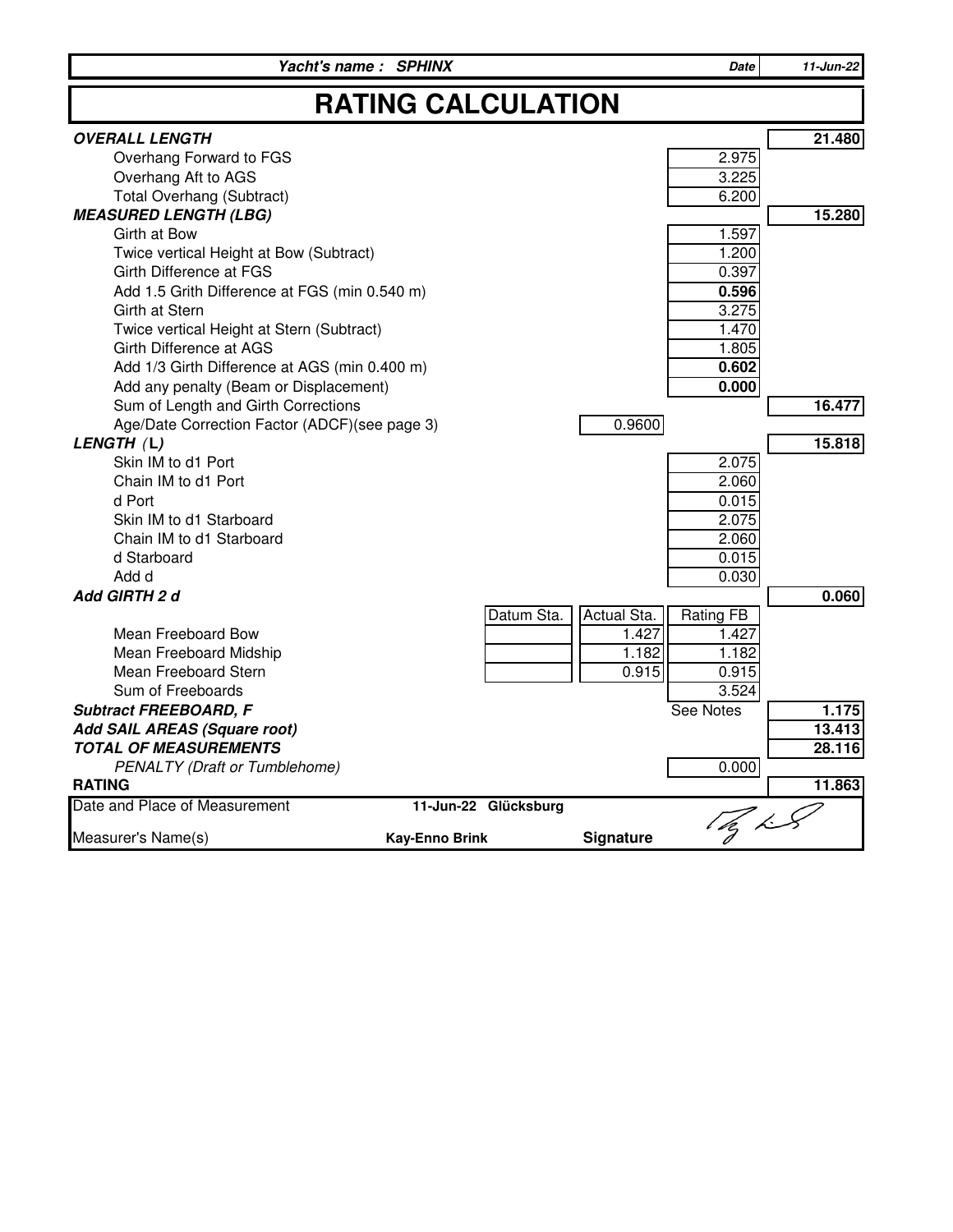|                                                                                                                                                                                                                                                                     | Yacht's name: SPHINX                          |               | Date                                               | 11-Jun-22       |
|---------------------------------------------------------------------------------------------------------------------------------------------------------------------------------------------------------------------------------------------------------------------|-----------------------------------------------|---------------|----------------------------------------------------|-----------------|
| Range Measurement (Yes or No)                                                                                                                                                                                                                                       |                                               | N             | Date:                                              | 11-Jun-22       |
| <b>PENALTIES</b>                                                                                                                                                                                                                                                    |                                               |               |                                                    |                 |
| Overhang Forward to MWL<br>Overhang Aft to MWL<br>Subtract from overall length<br>Difference of immersion from salt to fresh water                                                                                                                                  |                                               | Meas. Density | 3.537<br>3.993<br>7.530                            |                 |
| <b>WATERLINE LENGTH (LWL)</b><br>Minimum Displacement for Zero Penalty [m3]<br>Minimum Weight for Zero Penalty [ton] (Water of sg 1.025)                                                                                                                            |                                               |               | 25.412<br>26.047                                   | 13.950          |
| <b>WEIGHT</b> [tonne]<br>Actual weight<br>Equivalent LWL (for Displ. < min.)<br><b>Difference</b><br>DISPLACEMENT PENALTY (add to L)<br>Displacement Determination Method                                                                                           |                                               |               | 14.127<br>0.177<br>3D-Scan                         | 27.000<br>0.000 |
| <b>DRAFT</b> (actual)<br>Max. Draft for Zero Penalty<br>Difference (if positive)<br>DRAFT PENALTY (add to Rating)                                                                                                                                                   |                                               |               | 2.714<br>2.732                                     | 0.000           |
| <b>BEAM</b> (Min)<br>Max Beam at 1/3 of Midship Freeboard<br>Difference (if positive)<br>BEAM PENALTY (add to L)<br>Tumblehome Max. (2 x 2% of Extr. Beam)<br><b>Extreme Beam</b><br>Beam at deck<br>Difference (if positive)<br>TUMBLEHOME PENALTY (add to Rating) |                                               |               | 3.600<br>3.608<br>0.144<br>3.608<br>3.520<br>0.088 | 0.000<br>0.000  |
| Date and Place of Measurement<br>Measurer's Name(s)                                                                                                                                                                                                                 | 11-Jun-22 Glücksburg<br><b>Kay-Enno Brink</b> | Signature     | $\mathbb{Z}_p$ in $\mathbb{Z}_p$                   |                 |

| <b>Design/Age Correction Factor Calculation</b> |      |  |  |  |  |
|-------------------------------------------------|------|--|--|--|--|
| Age Date                                        | 1939 |  |  |  |  |
| ADCF (Table E-2)                                | 0.96 |  |  |  |  |
| Hull Alteration Scope and Date                  | n/a  |  |  |  |  |
| Appendage Change Scope and Date                 | n/a  |  |  |  |  |
| Change/Alteration Correction ADCF               | n/a  |  |  |  |  |
| <b>Accommodation Deficiency Ballast</b>         | ka   |  |  |  |  |